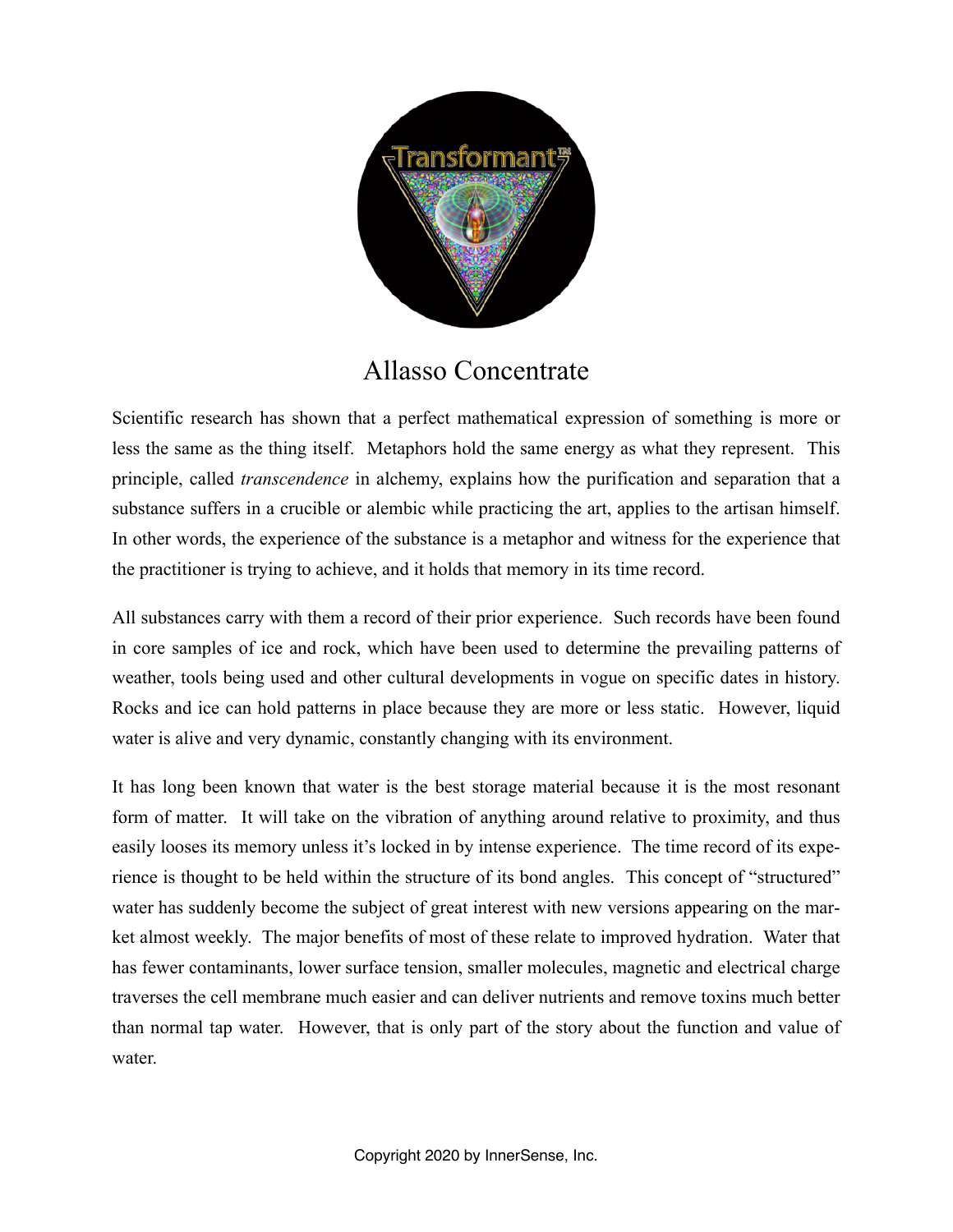The ability of water to deliver and remove contents from the cells is not as important as the record of the experience it is carrying. There is a difference between knowledge and knowhow...dynamic experience versus static memory. Most techniques for putting information on water involve the latter, exposing the water to information being generated by crystals, coils, magnets, lasers, computers or some other outside source while leaving the water subject to distractions from its surroundings. Being so adaptable to its surroundings, it is difficult to store information for long periods of time on water molecules unless the information is learned through experience rather than mere exposure to it. In addition, if that experience is one of crisis, the memory of it is even more enhanced. The loss of a loved one, bad accident or other early life changing experience is much easier to remember than a lesson learned in a classroom on a specific day and time in grade school.

Transformant**™** is water collected from around the world that has been transformed by following the instructions of a proprietary algorithm that compels it to acknowledge the need to change, give up resistance, remove all impurity, and implode inward to a higher ordered state called vapor or "distilled spirit". It is asked to become the agent of its own transformation and actually experience a dynamic process rather than being taught about it from an outside static source. This pure vapor is then condensed into liquid form along with its time record. It cannot and will not forget that experience. For a human being this same experience of imploding inward would be transcendence to spirit. Transformant**™** is a living metaphor of this journey.

Because it has survived the journey, removed all unwholesomeness and transcended to its next highest level of order, it stands as a **standard of reference** for perfection and carries with it the record of its journey and the experience of success. It has acquired the resources needed to transform to a higher level; the map, compass, directions, awareness of obstacles, and experience of having already completed the journey. It's more than simply structured, it's "informed" and "experienced" by a process that locks in its memory of transformation.

Rather than being manipulated with geometry, charged by coils, crystals, magnets, light or some other source... Transformant **™** is challenged, educated and experienced by surviving a process where it's asked to become the agent of its own transformation by rising to its next highest state of order as vapor. For a human being this same journey is transcendence to spirit. The supercomputer designed Alembic that creates Transformant<sup>™</sup> requires each molecule of water to overcome a crisis requiring it to acknowledge the need to change, give up resistance, remove any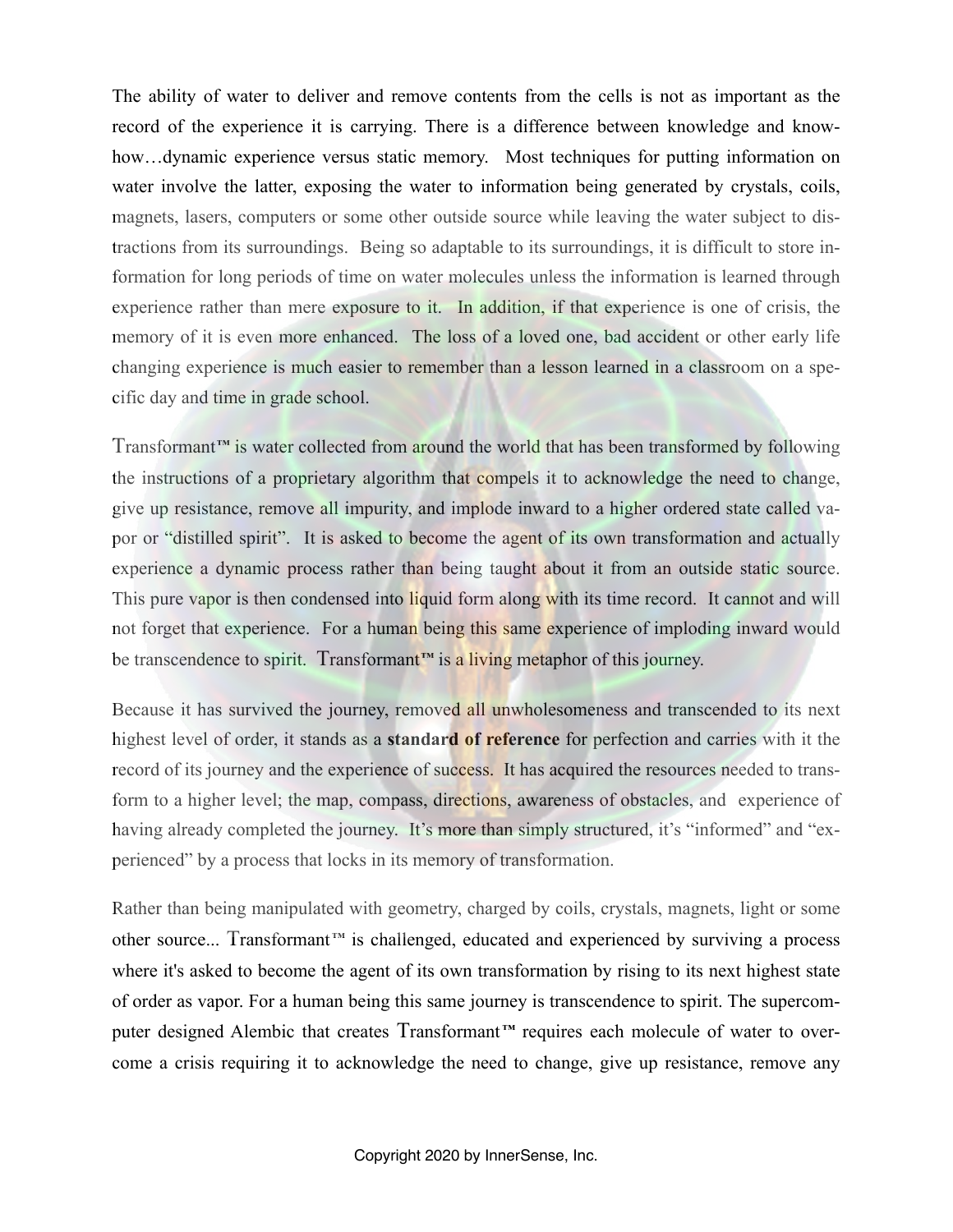unwholesomeness via purification, burn the bridge to the old way and step out into the new. Reality will not support the new way without burning the bridge to the old.

Transformant**™** is made with a next generation, supercomputer controlled PEAK Alembic, which stands for permeation of energes, allasso and ktisis, the ancient greek designations for physical, mental and spiritual energy. It disassembles, rearranges and reassembles water molecules by requiring them to resolve the difference between the actual and potential parts of a perfected sound or a person's stated intention…a process equivalent to the completion of the twenty-two pathways of the tree of life. This journey usually takes a human being a lifetime or more to achieve but can be completed by water in only hours with this unique alembic putting it through extreme stress, decision-making, and pressure to go with the flow. This kind of transformative crisis is not easily forgotten or erased out of the time record. Called ALLASSO by the ancient Greeks, it's related specifically to the type of transcendence from an evolutionary material creature into an existential spiritual essence. Transformant**™** is concentrated ALLASSO.

In addition, the 2018-B release also carries the ENERGES component of the PEAK Alembic process. This power constituent can provide all of the physical energy one needs to act on all of the requirements for transformation…active pursuit, gathering the right tools and finding dedicated support. It can provide the "fuel" for a transformative journey with a lot left over for other purposes. The new real and imaginary ratio Energes coil along with **vapor ozonization** guarantees the maximum amount of physical energy and purity available in structured waters.

Water holds the order of all material things together. This is shown by the fact that removing the water from anything results in the disassembly of the elements and disorganization into dust. You are the water that makes up your body. Consuming Transformant**™** leads to an eventual saturation of the body fluids with its experience and support, which can result in a reprioritizing of attention, living in the now, realization of the bigger picture, enhanced perseverance, more compassion, diminishing of worry and frustration, blissful inspiration, profound relaxation, willingness to constantly grow, unbroken communion with the divine and the faith required to step out on your beliefs. It is now believed by many top scientists that water is the carrier of consciousness.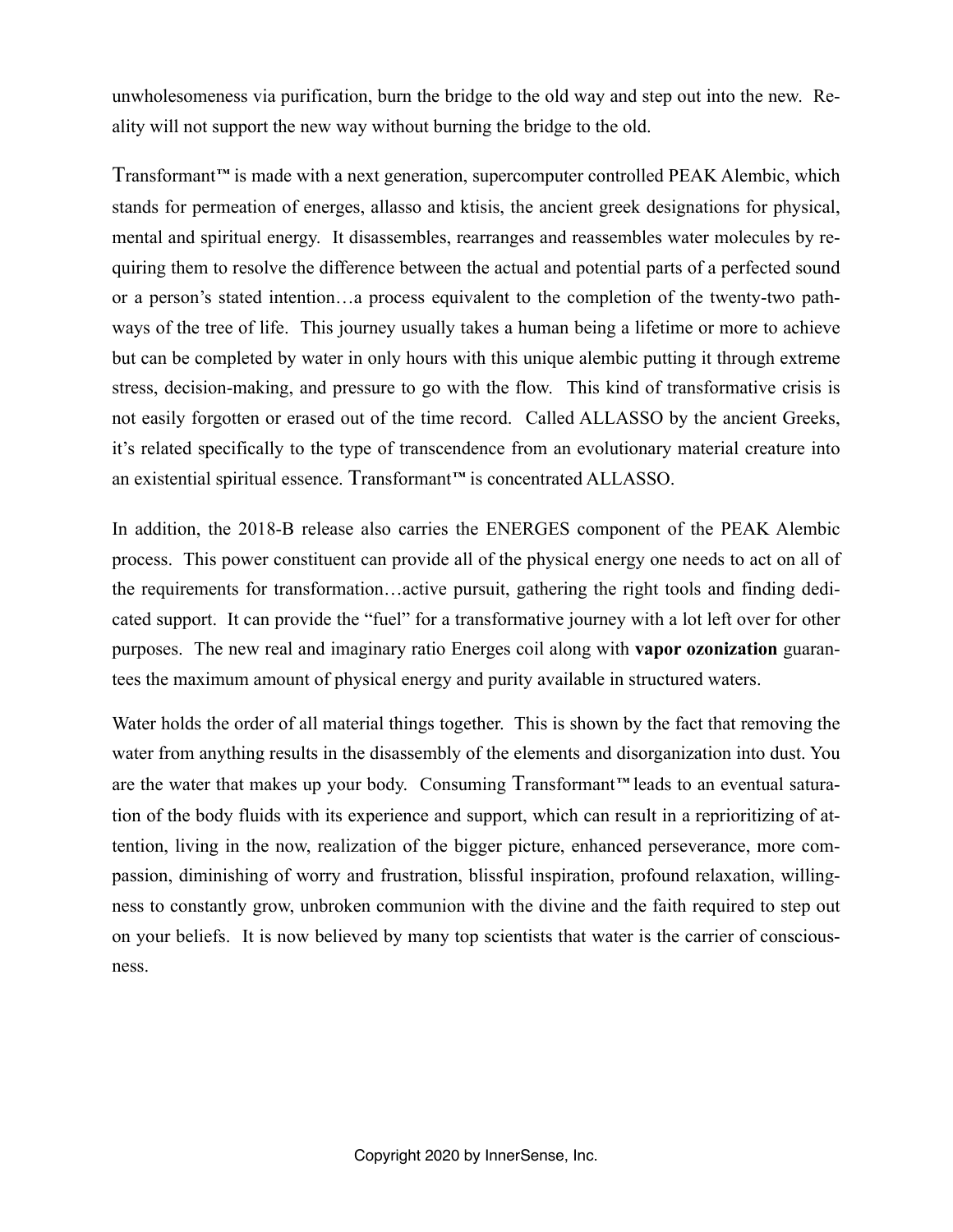Users have reported that absorbing Transformant**™** helps them:

- Find the resources to transcend the stress and gather the energy to overcome a crisis or transform to a higher level of order.
- Enhance the effectiveness and efficiency of any other therapeutic procedure.
- Remove unwholesome toxins blocking the achievement of goals.
- Reduce tension index while increasing reserve energy.
- Unleash potential by increasing the imagination quotient (iQ).
- Find purpose, meaning and the next step by living more fully in the present and paying closer attention to the important things in life.
- Transform damaging distress into healthy eustress by turning threat into challenge.
- Experience peace, contentment, and an enhanced sense of the presence of the Absolute.
- Find renewed trust and courage, which leads to true acts of faith.
- Feel more forgiveness, compassion, understanding and mercy.
- Create reality through formalized intention, acting on faith and maintaining appreciation, which results in dominant outward radiation.
- Ozonization of the vapor further increases energy and guarantees purity

## **PRICING**

Transformant**™** — (50 ml) 1-3 Month Supply = \$85 Global Format\* (Comes in a Violet Quartz Bottle with Instructions and Travel Cap)

Philosopher's Stone – Water of Life - Aqua-vitae – Quintessence – Elixir of Life

\* The Global version is formatted with a potentially infinite number of phase ratios that offers up all possibilities for change, from which the user takes only what they are capable of resonating with or becoming aware of.

**'**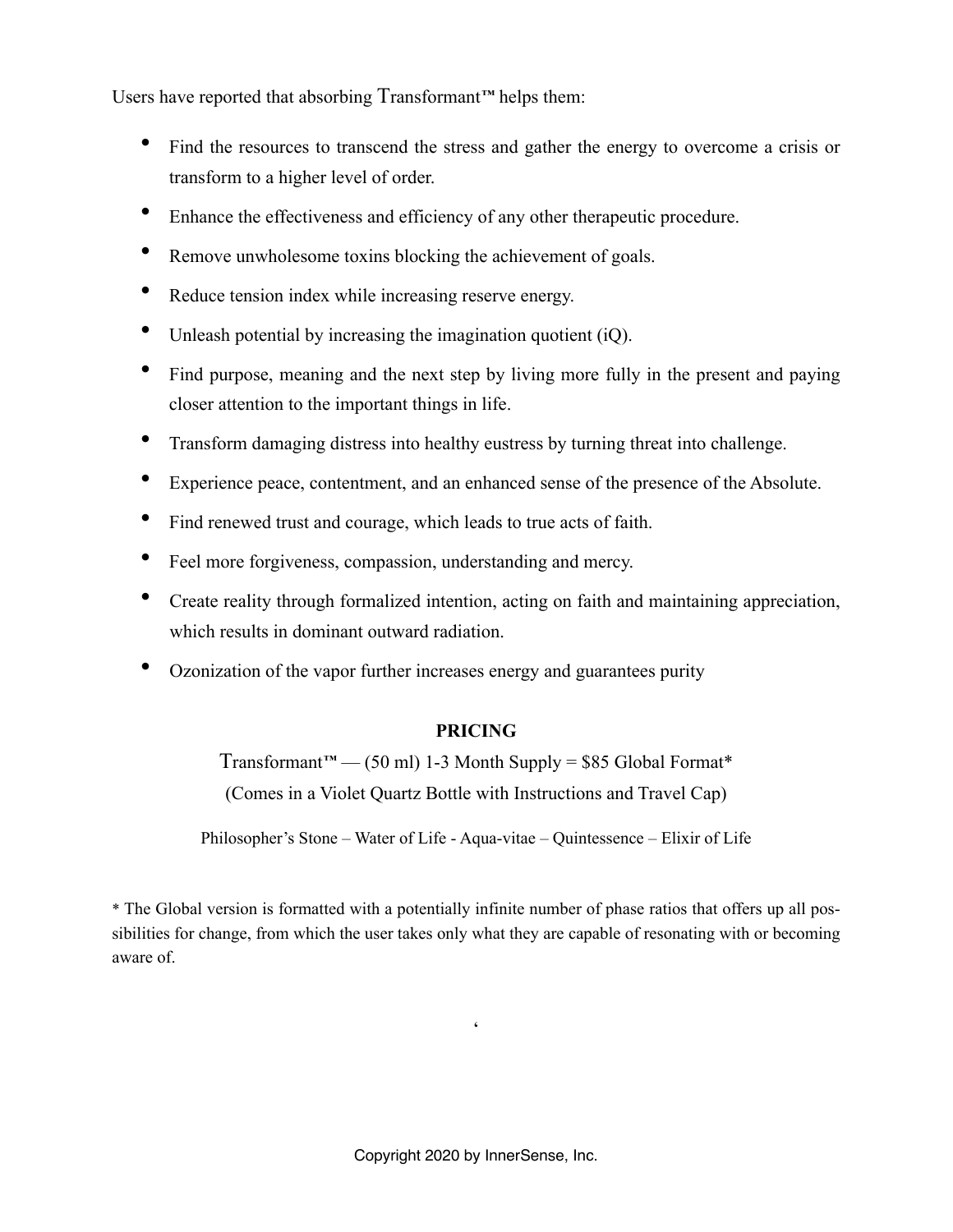

## **THE PEAK ALEMBIC IN ACTION**



GOLD FROM WAVEGUIDES

InnerSense, Inc.

Copyright 2020 by InnerSense, Inc.